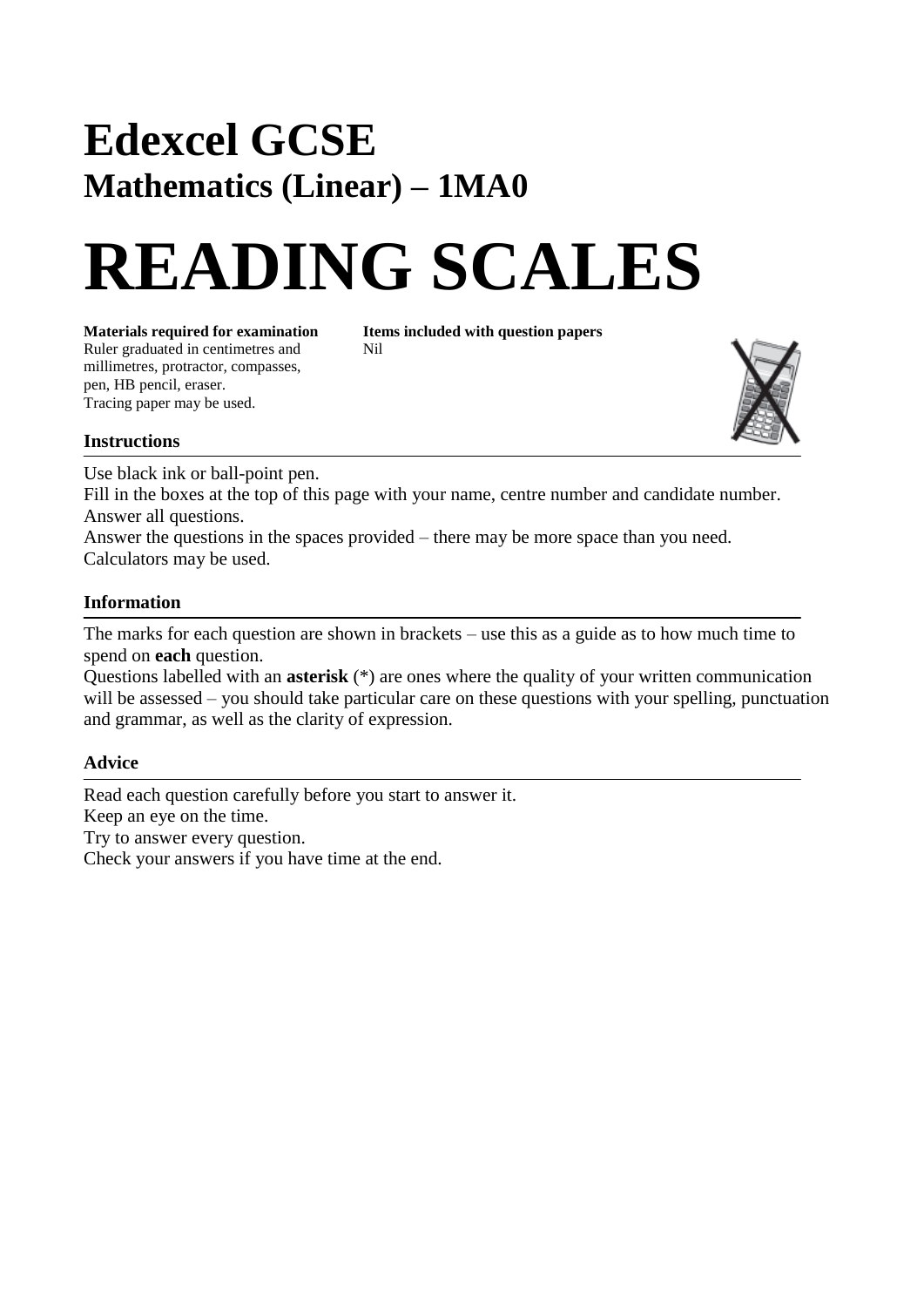

**(1) (Total 4 marks)**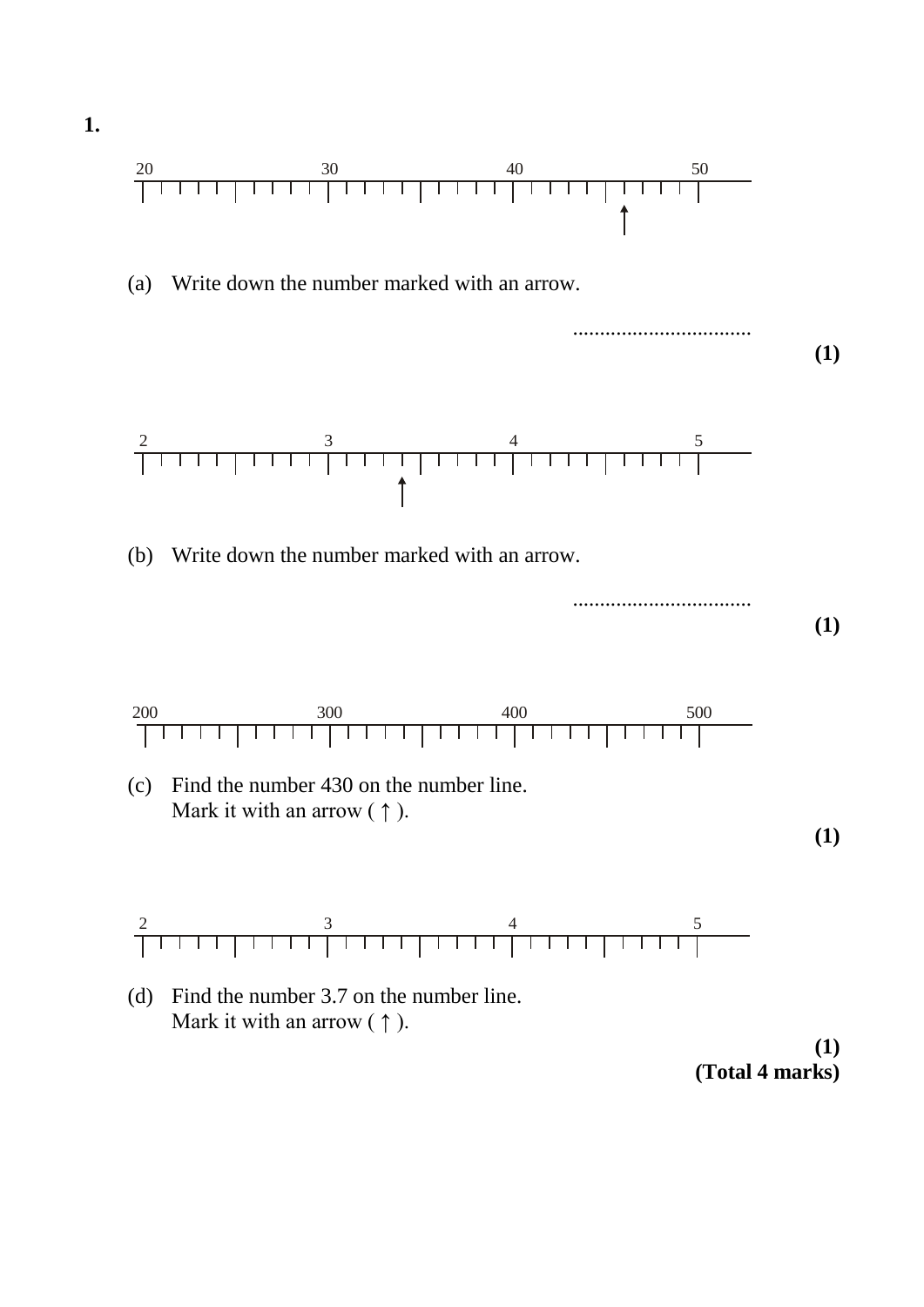$\begin{array}{c|c|c|c|c|c|c|c|c} \hline 500 & 600 & 700 \\ \hline & & & & & \\ \hline & & & & & \\ \hline & & & & & \\ \hline & & & & & \\ \hline & & & & & \\ \hline & & & & & \\ \hline & & & & & \\ \hline & & & & & \\ \hline \end{array}$ 

(a) Write down the number marked with an arrow.

…………………….. **(1)**



(b) Write down the number marked with an arrow.

…………………….. **(1)** 30 40 50

(c) Find the number 48 on the number line

(Mark it with an arrow  $(\uparrow)$ .



(d) Find the number 6.7 on the number line. Mark it with arrow  $(†)$ .

**(1) (Total 4 marks)**

**(1)**

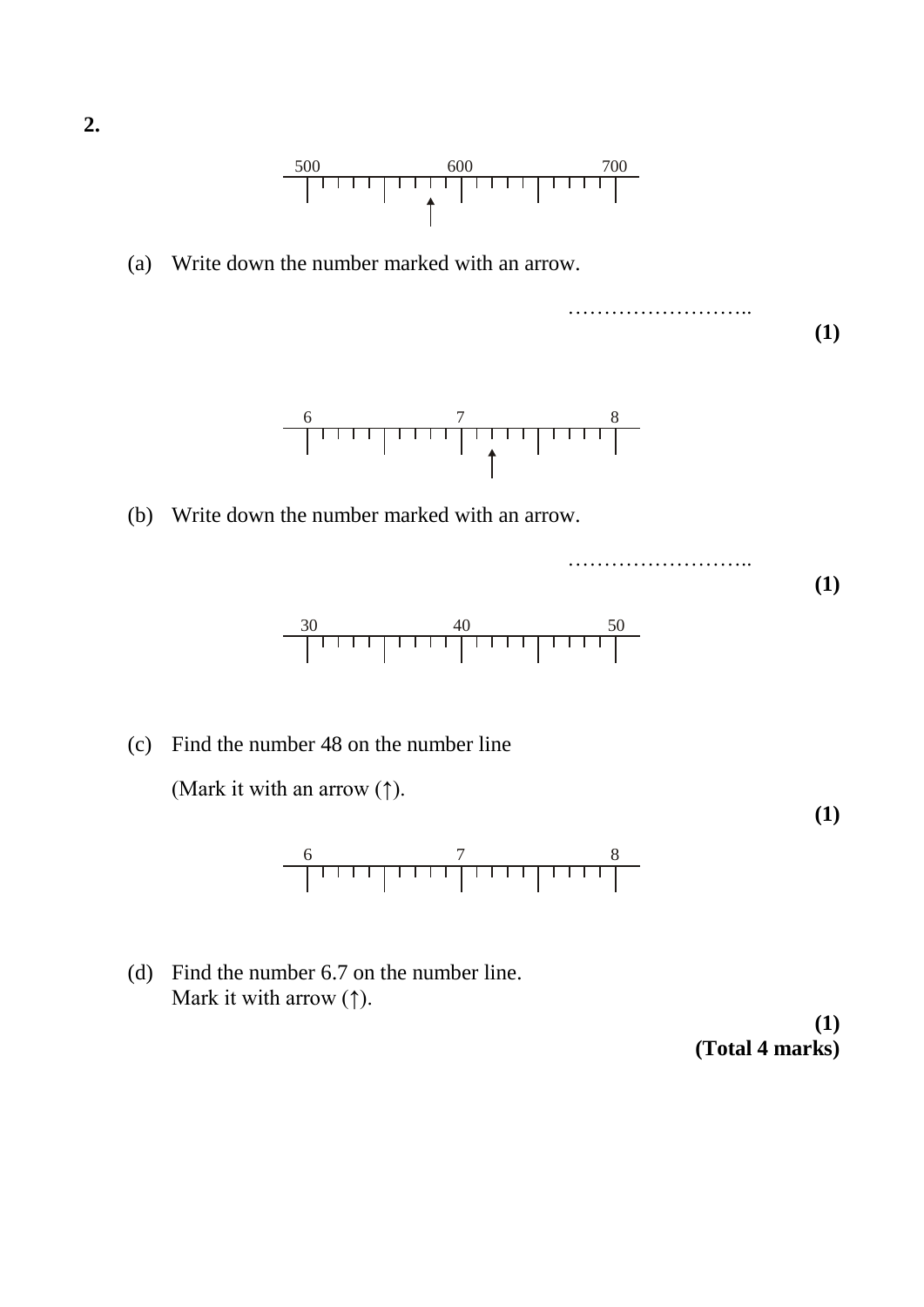

(a) Write down the number marked by the arrow.



**(1) (Total 4 marks)**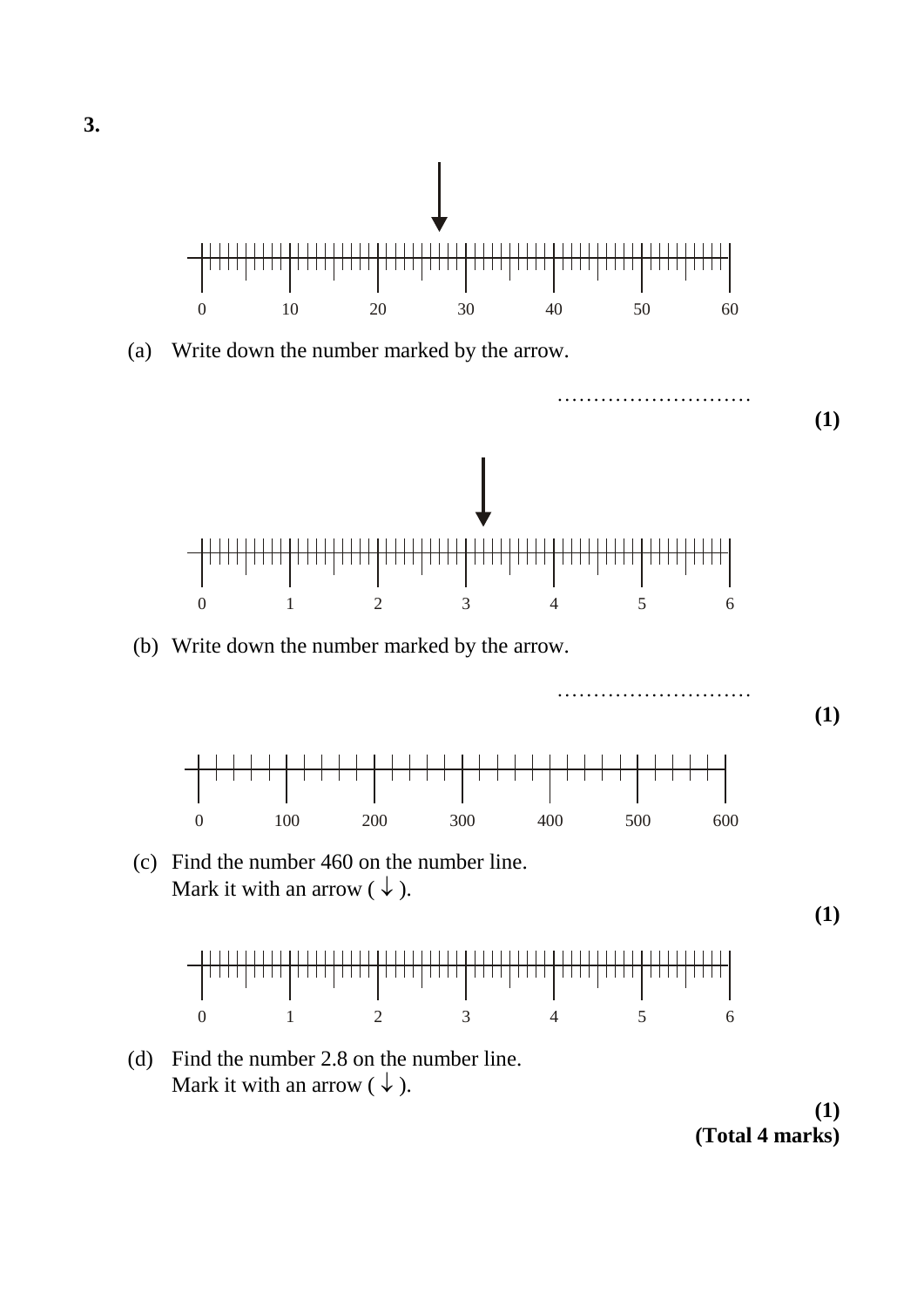

(a) Write down the temperature shown on the thermometer.

................... °C **(1)** The temperature falls by 8°C.

(b) Work out the new temperature.

................... °C **(1) (Total 2 marks)**

**4.**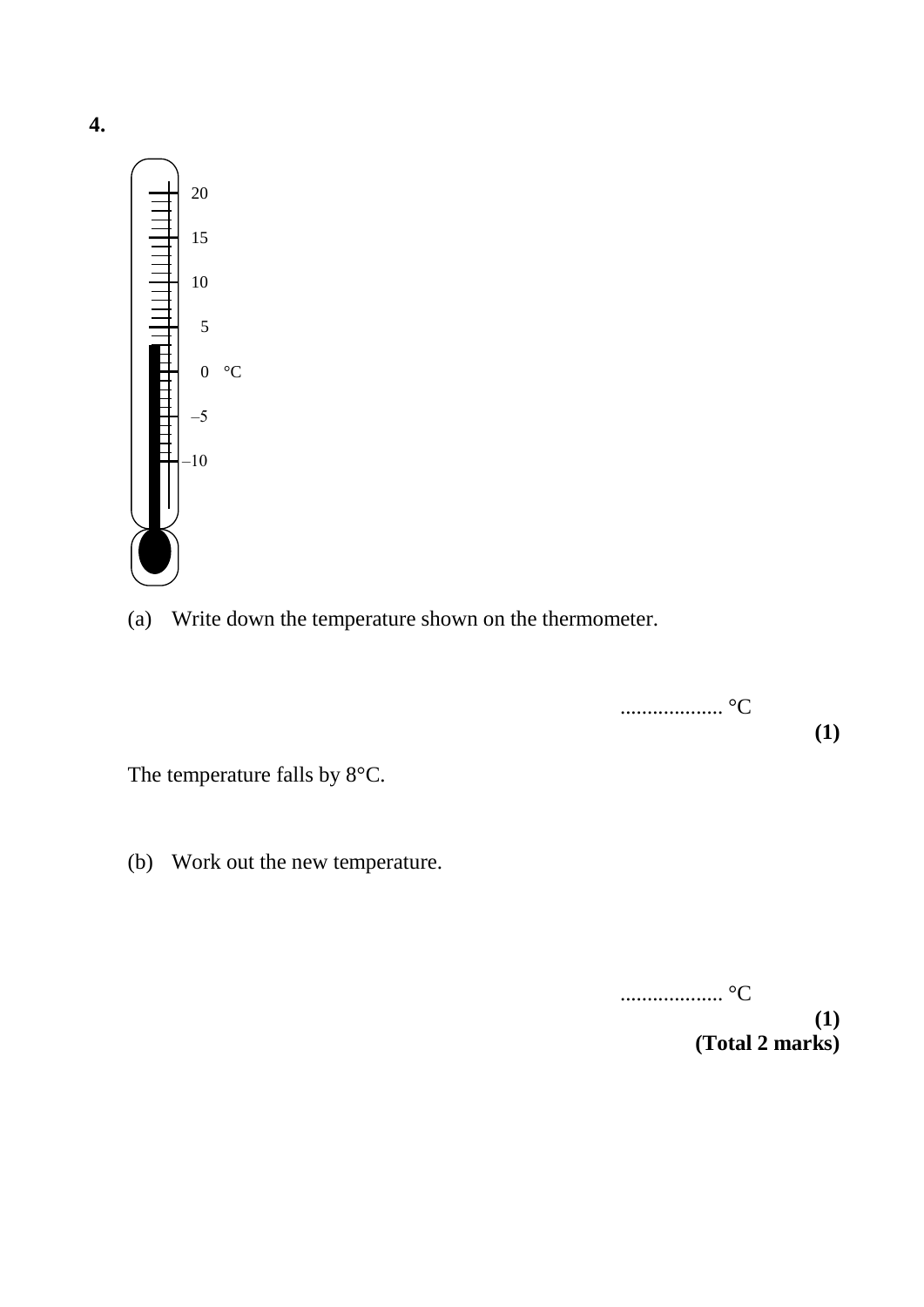

(a) Write down the number marked by the arrow.



| 300 | 400 | 500 | 600 | 700 | 800 |
|-----|-----|-----|-----|-----|-----|

Mark it with an arrow  $(†)$ .

- (c) Put these numbers in order of size. Start with the smallest.
	- 52 31 1007 180

………………….………………... **(1) (Total 3 marks)**

………………...

**(1)**

**(1)**

**6.**



(a) Write down the number marked with an arrow.



(b) Find the number 6.7 on the number line.

Mark it with an arrow  $(\uparrow)$ .

……………….. **(1)**

**5.**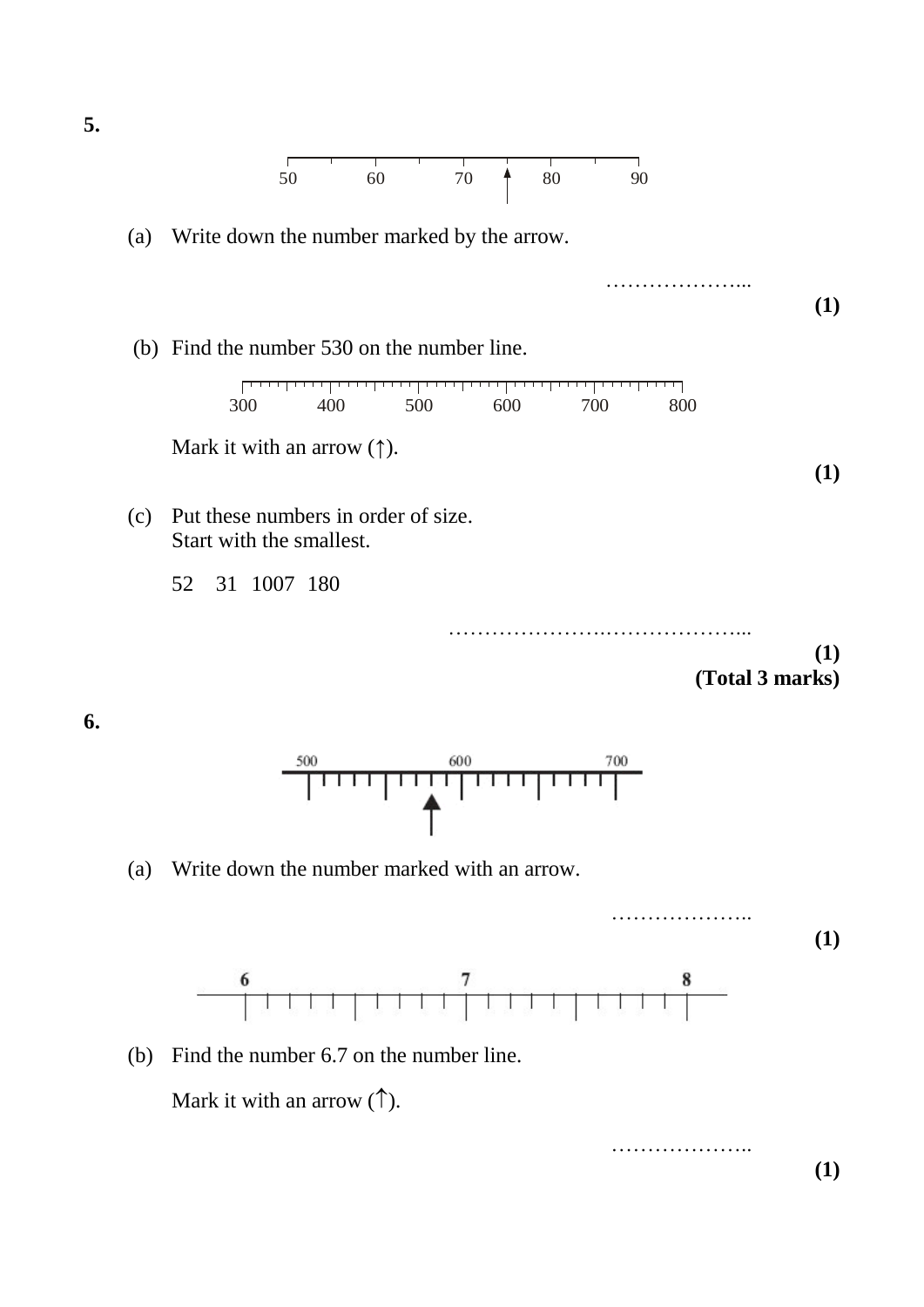

(i) Write down the reading shown on the scale.

.......................... kg

(ii) Change 5.7 kg to grams.

.......................... g **(Total 2 marks)**